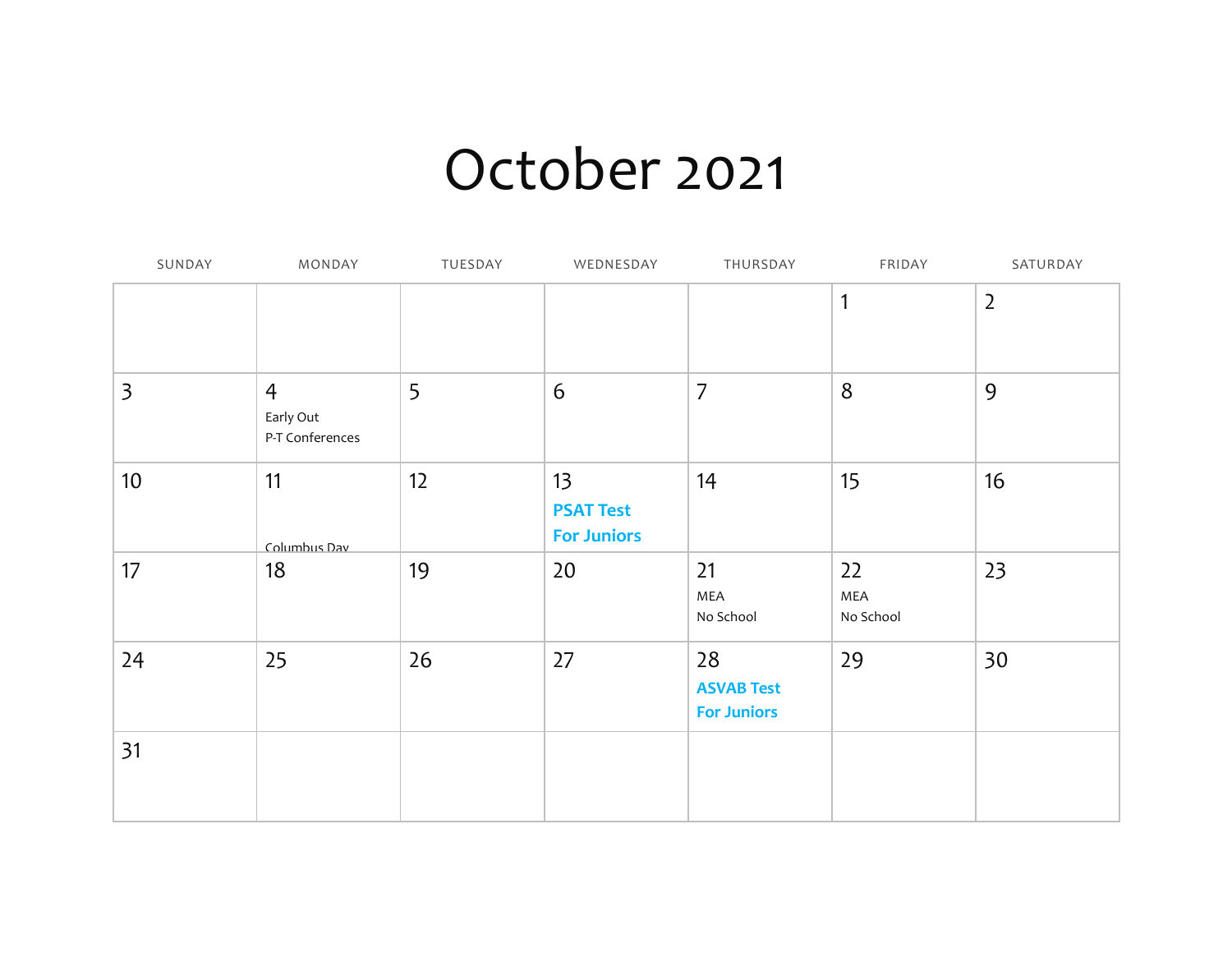## March 2022

| SUNDAY | MONDAY                                       | TUESDAY                                    | WEDNESDAY                                  | THURSDAY                                   | FRIDAY                                   | SATURDAY |
|--------|----------------------------------------------|--------------------------------------------|--------------------------------------------|--------------------------------------------|------------------------------------------|----------|
|        |                                              | 1                                          | $\overline{2}$                             | $\overline{\mathbf{3}}$                    | $\overline{4}$                           | 5        |
| 6      | $\overline{7}$<br>State MCA window<br>Opens: | 8                                          | 9                                          | 10                                         | 11                                       | 12       |
| 13     | 14<br><b>HNCS MTAS Window</b><br>Opens:      | 15                                         | 16                                         | 17                                         | 18<br><b>HNCS MTAS Window</b><br>Closes: | 19       |
| 20     | 21                                           | 22<br>3rd Grade MCA<br>Reading             | 23<br>6 <sup>th</sup> Grade MCA<br>Reading | 24<br>4 <sup>th</sup> Grade MCA<br>Reading | 25<br>(End of 3rd Quarter/<br>Early Out) | 26       |
| 27     | 28                                           | 29<br>7 <sup>th</sup> Grade MCA<br>Reading | 30<br>8 <sup>th</sup> Grade MCA<br>Reading | 31<br>5rd Grade MCA<br>Reading             | (State FCCLA)                            |          |
|        |                                              |                                            |                                            |                                            |                                          |          |